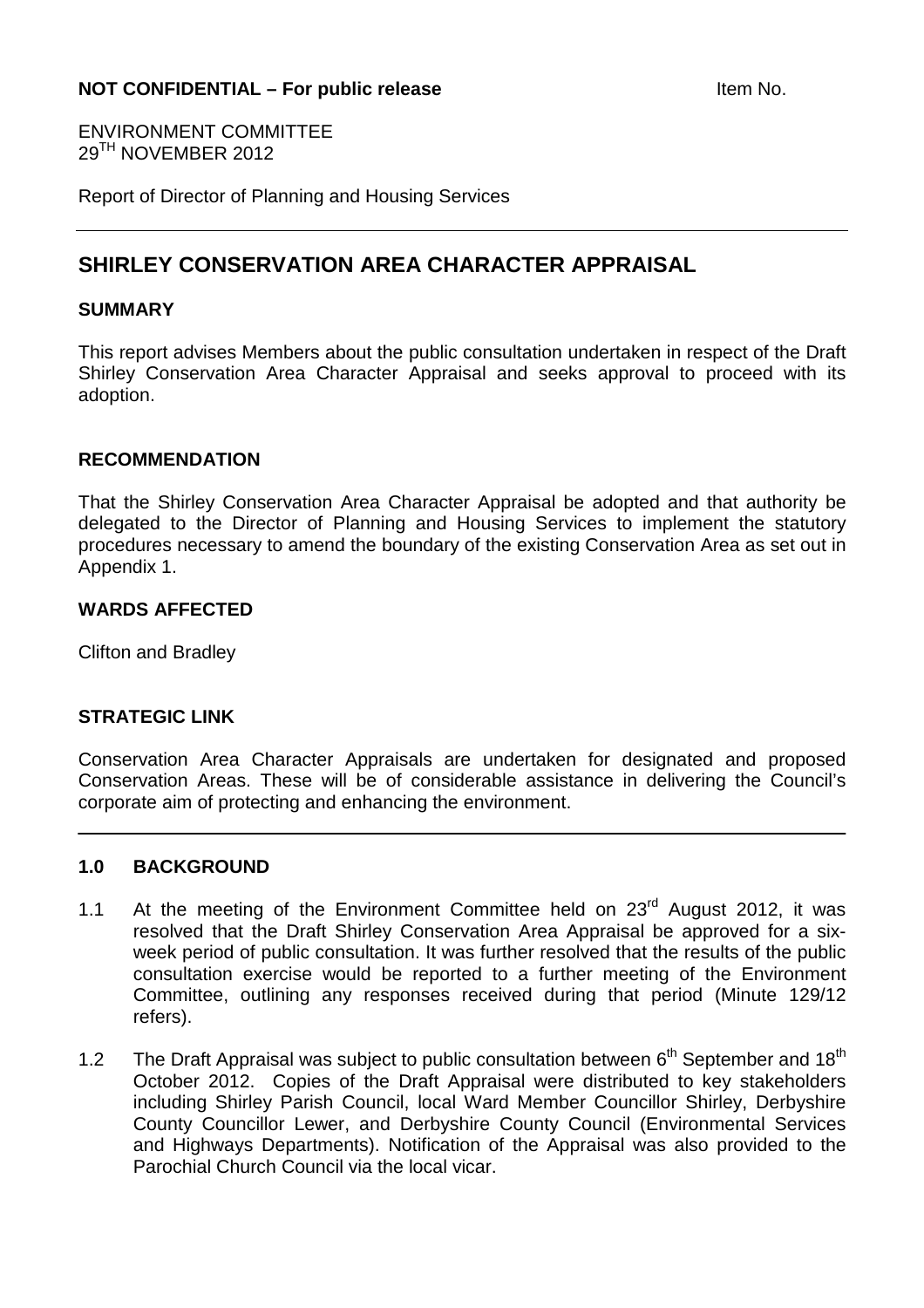- 1.3 The Draft Appraisal proposed a modification to the boundary of the Conservation Area to include a parcel of land associated with the burial ground (see Appendix 1 to this report), and as such written notifications were sent to properties immediately affected i.e. the Church and the neighbouring dwelling -'The Old School House'. The notifications included extracts from the Conservation Area Appraisal (Boundary Review) and map (Figure 12).
- 1.4 Posters advertising the consultation period and the public advisory meeting were distributed around Shirley and a formal public notice was published in the local press. The Draft Appraisal document was available to view at Ashbourne Leisure Centre, Matlock Town Hall, and on the District Council's website.
- 1.5 A public advisory session was held at on Thursday 11<sup>th</sup> October 2012 (between 4.00 p.m. and 7.00 p.m.) and was attended by the District Council's Conservation Officers. Four local residents, including members of the Parish and Parochial Church Council, attended.

## **2.0 REPORT**

- 2.1 Despite a number of local residents attending the public advisory session, no formal written comments were received in respect of the contents of the Conservation Area Appraisal.
- 2.2 On the basis that there were no objections to the proposed modification it is therefore recommended that the Shirley Conservation Area Character Appraisal is approved and the boundary amended as shown in Appendix 1.
- 2.3 In order to modify the Shirley Conservation Area boundary, it is recommended that the Director of Planning and Housing Services be given delegated authority to implement the necessary statutory procedures.

# **3.0 RISK ASSESSMENT**

3.1 Legal

The proposals are in accordance within the statutory framework. The legal risk is, therefore, low.

3.2 Financial

There are no financial risks arising from this report. The cost of the Conservation Area Character Appraisal Programme can be contained within existing budgets.

## **4.0 OTHER CONSIDERATIONS**

In preparing this report the relevance of the following factors has also been considered: prevention of crime and disorder, equality of opportunity, environmental, health, legal and human rights, financial, personnel and property considerations.

## **5.0 CONTACT INFORMATION**

Tanya Shaw : Design & Conservation Officer Telephone : 01629 761250 E-mail : tanya.shaw@derbyshiredales.gov.uk